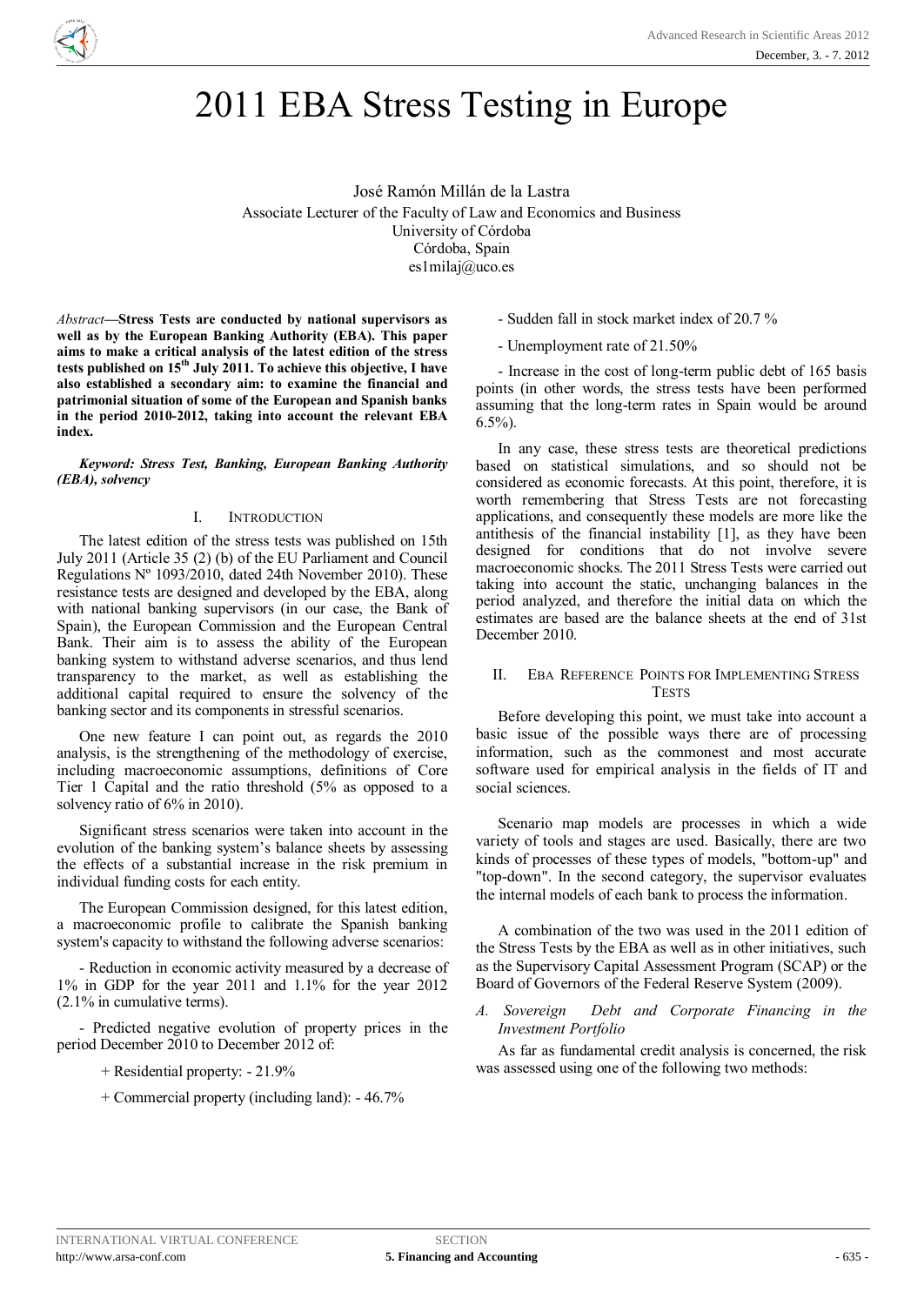**<sup>A</sup>RS<sup>A</sup> <sup>2</sup>01<sup>2</sup>** - <sup>A</sup>dvancede a construction de la construction de la construction de la construction de la construction de la construction de la construction de la construction de la construction de la construction de la construction de la construc h  $\langle \hat{\mathbb{R}} \rangle$ 

- IRB Methodology (Basel), adapted to EBA norms, in which each banking organization must assess these types of scenarios based on the evolution of the probability of default (PD) for its loss given default (LGD) and carried out through two possible approaches, unexpected losses (UL) and expected losses (EL).

- Standard Method: like the Basel provisions, banks base their analysis and valuation on rating established by the ECAI. Depending on the starting qualification level, the following options could be used to evaluate the rating:

\* AAA / Aaa: rating would be unchanged

\* AA / Aa2 to A- / A3: rating would be lowered two categories.

\* BBB + / Baa1 or less: rating would be lowered four categories with minimum (CCC or junk bond).

In Spain's case, in particular, the sovereign debt rating according to the different agencies was, at that time, as follows:

- \* Moody's: Aa2 with a negative outlook.
- \* Standard & Poor's: AA with a negative outlook.
- \* Fitch: AA +: with a negative outlook.

A guide provided by the European supervisor EBA (2011) quantified the impact of sovereign debt on the investment portfolio, stating that the worst case scenario (the lowest rating, CCC, or equivalent) would involve significant assumptions based on corporate standards with a default probability of around 36.5%.

# *B. Increases in Sovereign Debt Exposure in the Trading Portfolio*

After reading the EBA review, the most striking cases were Greece, Ireland, Portugal and, to a lesser degree, Cyprus. As far as Spain is concerned, the EBA did not alter the initially established rating, which in the author's point of view was an error, because only a few months later, the markets changed the main points of this approach.

# III. BASIC ECONOMETRIC PRINCIPLES TO TAKE INTO ACCOUNT

It is very important to bear in mind that Stress Tests are based on non-linear models [3] y [4] and their econometric support is weak. The reason for this assertion lies in the fact that these models do not record satisfactorily the effects of episodes of stress. Linear models, to be exact, tend to show responses to such eventualities [5], but the degree of trust is extremely limited: the relevant episodes (in the present case of a macroeconomic profile designed by the EBA) are rarely completely covered and are therefore inconsistent. That is the reason why models tend to show inaccuracies precisely during episodes of stress.

IV. EMPIRICAL STUDY OF KEY STATICSTICS IN THE SPANISH BANKING SYSTEM EXAMINED BY THE STRESS TESTS

# *A. Preleminary notes on the state of solvency and financial management in the Spanish Financial System*

Before discussing the statistical analysis of the results of the Stress Test, I will analyze the usual ratios in the banking industry. As reference, we will cite two different sources from the Consolidated Balance Sheet of Credit Institutions of Spain, as well as Banking Supervision Records from the Bank of Spain (2007) to 2010), [2], [6] y [7]. For this analysis, the comparative table is shown below for the years 1985 to 2010.

| TABLE I. SOLVENCY AND FINANCIAL MANAGEMENT RATIOS OF THE |
|----------------------------------------------------------|
| <b>SPANISH CREDIT SYSTEM</b>                             |

|                                          |      | SOLVENCY AND FINANCIAL MANAGEMENT RATIOS |            |            |            |            |            |                                  |
|------------------------------------------|------|------------------------------------------|------------|------------|------------|------------|------------|----------------------------------|
|                                          |      | 29/11/1985                               | 30/04/1996 | 31/12/2000 | 31/05/2006 | 31/03/2008 | 31/12/2010 | 31/12/2010<br>+ Recapitalization |
| <b>SOLVENCY RATIO</b>                    |      |                                          |            |            |            |            |            |                                  |
| Net Equity<br><b>Total Liabilites</b>    | x100 | 9.55%                                    | 9.98%      | 759%       | 8.03%      | 7.94%      | 5.95%      | 6.84%                            |
| <b>LEVERAGING</b>                        |      |                                          |            |            |            |            |            |                                  |
| <b>Total Liabilities</b><br>Net Equity   |      | 1047                                     | 10.02      | 13.18      | 12.46      | 12.59      | 16.79      | 14.61                            |
| <b>PASSIVE RATIO</b>                     |      |                                          |            |            |            |            |            |                                  |
| <b>Total Liabilities</b><br>Total assets | x100 | 91 28%                                   | 90 92%     | 92.95%     | 92.57%     | 92.64%     | 94.38%     | 93.60%                           |
| <b>NET EOUITY RATIO</b>                  |      |                                          |            |            |            |            |            |                                  |
| Net Equity<br><b>Total assets</b>        | x100 | 8.72%                                    | 9.08%      | 7.05%      | 7.43%      | 7.36%      | 5.62%      | 6.40%                            |

Compiled by the authors from the Bank of Spain Banking Supervision Records and the Manual of the Spanish Financial System (CALVO, J, 2010)

From the above table, it can be deduced, among other points, that:

1. - In 1985, the Spanish credit system had a solvency of 9.55%, and went on to raise this level to nearly 10% in 1996. Between 2000 and 2008, it remained at around 8%; however, at the end of 2010, it fell to 5.95%. We must remember that these solvency ratios, from the general public's perspective, and even more so from clients, investors and the State's point of view, were not exactly ideal: only 5.95% of equity and 94.05% of external funds does not exactly reflect a situation of "solvency" for an organization belonging to the financial sector.

2. – The leverage of the Spanish financial system in 1985 and 1996 was rated at around 10. Already in 2000, this indicator rose significantly to stand at 13.18, showing that debt was gaining ground in the economic balance. However, from 2006, this figure improved and settled at around 12.5. However, in 2010, it rose again to 16.79, which shows that equity itself had lost prominence at the expense of debt. Therefore, if we take the first scenario as a reference point and compare it with the year-end 2010, the credit system had increased its leverage significantly.

3. – As for the ratio of liabilities in the year 1985, for every € 100 of economic structure of the Spanish credit system balance, borrowed funds accounted for  $\epsilon$  91.28 of that figure, and remained in the range of  $\epsilon$  90-92.6 for the period 1996 to 1998. However, at the end of 2010, for every  $\epsilon$  100 of assets,  $\epsilon$ 94.38 was financed by external sources.

4. - Finally, as regards the net equity ratio, starting at figures of around 9% until 1996, this ratio shows us that the equity financed total investment in 2000 at a rate of  $\epsilon$  7.05 for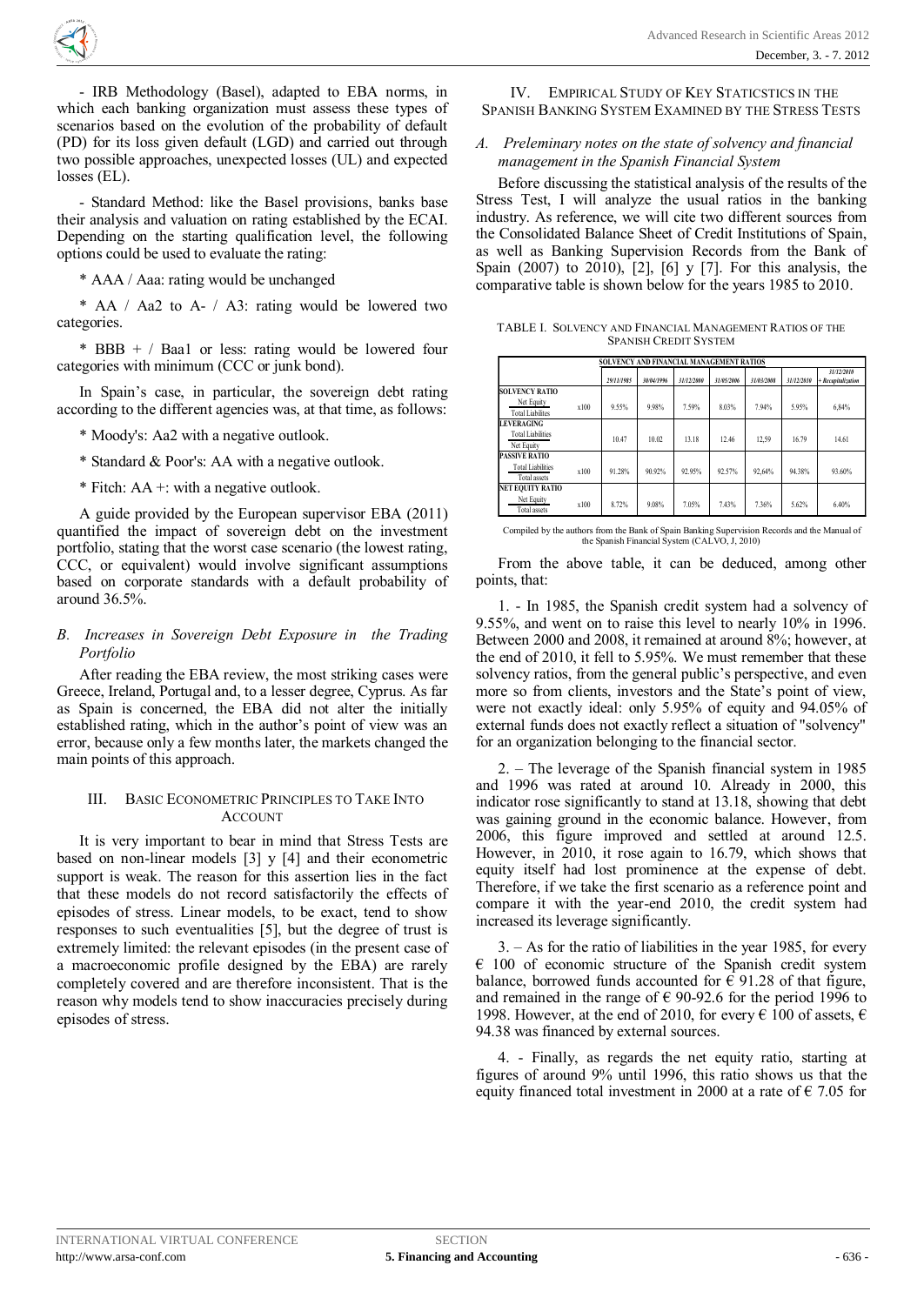

every  $\epsilon$  100; and 10 years later, this occurred at a rate of  $\epsilon$  5.62 in  $\epsilon$  100. The ratio also indicates that for every  $\epsilon$  100 of total financial structure in 2000,  $\epsilon$  7.05 was equity in 2000 and a decade later,  $\epsilon$  5.62. This means that the participation of debt in the financial structure is becoming greater and greater. It must also be remembered that this ratio also shows unmistakable signs of weakness.

## *B. Data Source for Statistical Analysis of Stress Test Results*

Results of the stress tests can be viewed on the EBA website, with a sample of Spanish banks EBA (2011 a). A statistical analysis of this data is shown below, taking into account the solvency ratios with different elements of loss absorption.

## *C. Regulatory Capital Reconciliation and Extraction of Core Tier 1*

It should be noted that these stress tests were implemented on the basis that banks, savings banks and SIPs were able to strengthen their balance sheets during the first four months of the year 2011 by increasing their capital and obligatory restructuring plans.

The Spanish banking system made significant increases in equity before the end of April 2011 to ensure its resilience in the EBA stress tests of that year. In the Spanish banking system sample analyzed, equity was increased by  $\epsilon$  41,208 million. This was achieved by different means: Ordinary Capital gains (Common Equity) derived from RDI 2/2011, private market funding, general provisions, convertible bonds, divestitures or capital gains, in the following way:

- Ordinary Capital increases (Common Equity) derived from RDI 2/2011 to the value of  $\epsilon$  14,472 million.

- Amounts derived from general provisions up to December 31, 2010 of  $\in$  17,752 million.

- Convertible bonds and other instruments amounting to  $\epsilon$ 9,164 million.

Equity, as measured by the estimated regulatory capital according to the definition of the EBA to December 2010, for the sample we analyzed, amounted, in the baseline scenario, to  $\epsilon$  139,863 million (Core Tier 1 of 7.4% of the sum of weighted assets based on static balance in an unstressed scenario, amounting to  $\in$  1,900,519 million).

After discounting the net damage or surpluses and the effects of dividends and other items, we arrive at a net regulatory capital in absolute terms amounting to  $\epsilon$  130,064 million.

If we add to this figure the RDI 2/2011 capital of  $\epsilon$  14,472 million or capital increases, equity for the sample tested in the stressed scenario would amount to  $\epsilon$  144,536 million (Core Tier 1 of 7.3% of  $\epsilon$  1,991,274 million). We can illustrate this in the table below, which shows the figures discussed above:

TABLE II. RECONCILIATION OF REGULATORY CAPITAL IN THE BASE AND STRESS SCENARIOS

| REGULATORY CAPITAL RECONCILIATION IN BOTH SCENARIOS                                                                                                   |           |
|-------------------------------------------------------------------------------------------------------------------------------------------------------|-----------|
| In millions of euros                                                                                                                                  |           |
| I REGULATORY CAPITAL (SCENARIO NOT STRESSED: 31-12-2010)                                                                                              | 139,963   |
| <b>II.</b> Net Deterioration                                                                                                                          | $-13,598$ |
| <b>III.-Dividends &amp; others</b>                                                                                                                    | 3,799     |
| IV. - Regulatory Capital without RDL 2/2011 and with no increases in capital * (I+II+III)                                                             | 130,064   |
| V.- Increase in capital dervied from RDI 2/2011 + private emissions                                                                                   | 14,472    |
| VL- REGULATORY CAPITAL IN STRESSED SCENARIO WITHOUT RDL 2/2011 OR INCREASES OF CAPITAL (IV                                                            | 144,536   |
| * Includes emissions of capital and debentures converted during the period of stress, where the decision was taken between 01.01.2011 and 30.04.2011. |           |
| Compiled by the authors from EBA information                                                                                                          |           |

The addition of the sample considered would evolve in the following way: starting from a solvency as measured by Core Tier 1 of the initial stage at the year-end 2010 of 7.4%, it would decrease to 7.3% in a stressed scenario two years later (a fall of 0.1%).

The volume of final Regulatory Capital, as defined by the EBA, would be  $\epsilon$  171,271 million, a figure which represents a Core Tier 1 of 8.6% of the  $\epsilon$  1,991,274 million weighted assets mentioned above. The table below illustrates the different factors involved in obtaining the final Regulatory Capital.

TABLE III. OBTAINING THE FINAL REGULATORY CAPITAL

| In millions of euros                                                                           |         |
|------------------------------------------------------------------------------------------------|---------|
|                                                                                                |         |
| I.- Regulatory capital without RDL 2/2011 or increases in Capital                              | 144,536 |
| II.- General provisions *                                                                      | 17,572  |
| III.- Regulatory capital with general provisions (I+II)                                        | 162,108 |
| IV .- Divestments and other business decisions up to 30.04.2011                                | 2,483   |
| V.- Other mandatory convertible bonds                                                          | 5,417   |
| VI.- Others                                                                                    | 1,264   |
| VII.- Regulatory capital as of Dec 2012, with other elements which absorb losses (III+IV+V+VI) | 171,272 |

Compiled by the authors from EBA information

In addition, risk assets (the denominator of Core Tier 1) would rise from  $\epsilon$  1,900,519 million in an unstressed baseline scenario to  $\epsilon$  1,991,274 million in the adverse scenario (a rise of 4.8%). This increase is particularly important in light of the rationale used by the EBA for considering balance in static terms, which leads to zero growth in nominal terms. Moreover, it should be noted that this increase in RWA is basically due to the change in valuation of assets of credit risk (IRB approach) and in particular because of assets which are considered to have failed.

In this adverse scenario, there would be 7 financial institutions with a Core Tier 1 in the range of 5-6%.

While the aggregate capital shows an average well above the 5% threshold even in a stressed scenario, the dispersion, in the case of financial institutions in the analyzed sample, shows quite different results, with a considerable degree of dispersion.

If we apply the Core Tier 1 differential to both scenarios (baseline and stressed), the following conclusions can be reached: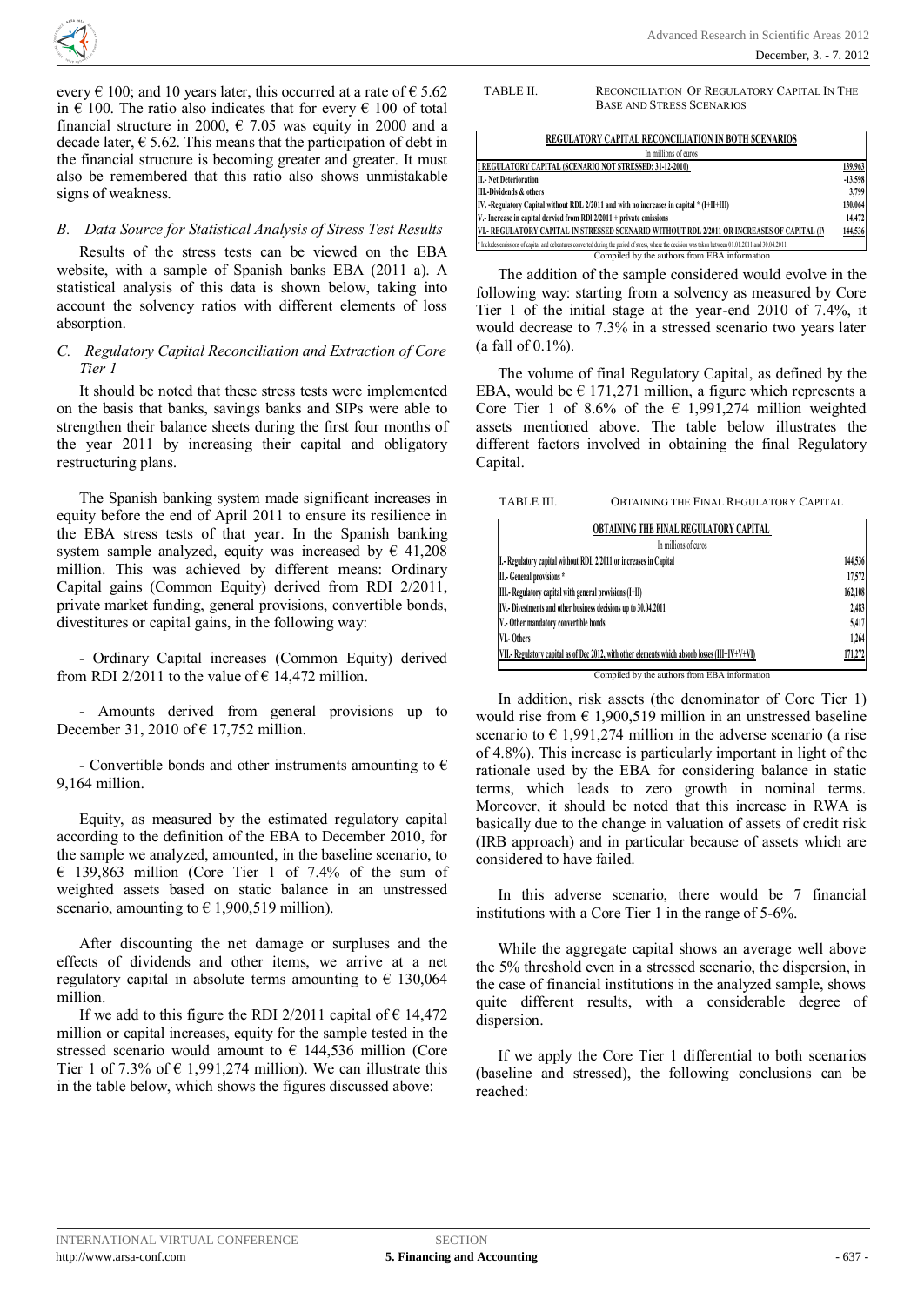1. The largest negative differential would be that of BBVA and Banca March, which would accumulate a -1.3 percentage point difference, which would indicate that despite the impact of the macroeconomic table designed by the EBA, they would improve their solvency as measured by Core Tier 1.

**<sup>A</sup>RS<sup>A</sup> <sup>2</sup>01<sup>2</sup>** - <sup>A</sup>dvancede a construction de la construction de la construction de la construction de la construction de la construction de la construction de la construction de la construction de la construction de la construction de la construc h  $\langle \hat{\mathbb{R}} \rangle$ 

2. At the other extreme would be Colonya-Caixa: what is most noticeable is the baseline scenario with a Core Tier 1 of 11.2% from 6.2% in the stressed scenario, which would mean a loss of solvency of 500 basis points. Another entity that shows a decline in solvency in these circumstances would be Banco Pastor, by 4.3% (we should remember they have already been absorbed by Banco Popular).

#### V. EUROPEAN BANKS, A CASE STUDY: DEXIA

What happened in 2011 to the French-Belgian bank Dexia has a special relevance. Here below there is an analysis of its capital structure, its risk and its solvency.

First, solvency will be analyzed through the Core Tire 1 (expressed in millions of euros) in EBA base and stress scenarios (2011 d). The analysis uses the Core Tier 1 ratio:





However, in order to analyze the situation in greater detail, the attached table shows the different components of this financial entity's capital up to 30 June 2010, compared with the same period of 2011, by cumulative quarterly periods (latest data provided 30/06/2011) by Dexia and CreditSights (2011):

TABLE IV. RECONCILIATION OF DEXIA CAPITAL

| <b>CONCILIATION</b><br><b>CAPITAL</b><br>0F               |          |          |          |          |            |  |
|-----------------------------------------------------------|----------|----------|----------|----------|------------|--|
|                                                           | 30/06/11 | 31/03/11 | 31/12/10 | 30/09/10 | 30/06/2010 |  |
| <b>BASIC CAPITAL</b><br>T                                 | 14.426   | 18.635   | 18.743   | 18.903   | 18,852     |  |
| II Minority participations                                | 679      | 663      | 660      | 645      | 644        |  |
| III Deduction of trading fund and other intangible assets | $-1,941$ | $-2,169$ | $-2,262$ | $-2.422$ | $-2,492$   |  |
| IV Regulatory adjustments                                 | $-139$   | $-139$   | $-139$   | $-139$   | $-139$     |  |
| V CORE TIER 1 (I+II+III+IV)                               | 13.025   | 16.990   | 17.002   | 16.987   | 16,865     |  |
| VI Hybrid debt/capital instruments                        | 1.423    | 1,452    | 1.423    | 1.431    | 1,351      |  |
| VII TIER 1 CAPITAL (V+VI)                                 | 14.448   | 18,442   | 18,425   | 18.418   | 18,216     |  |
| VIII Supplementary capital                                | 3.215    | 3.063    | 3.417    | 3,198    | 3,617      |  |
| IX Regulatory adjustments                                 | $-1.191$ | $-1.250$ | $-1.206$ | $-955$   | $-1,125$   |  |
| X TOTAL REGULATORY CAPITAL (VII+VIII+IX)                  | 16.472   | 20.255   | 20.636   | 20.661   | 20,708     |  |
| <b>Millions of euros</b>                                  |          |          |          |          |            |  |

Compiled by the authors from CreditSights and Dexia data

From the above, it follows that:

- By 30/06/11, the Core Tier 1 decreased compared with the previous quarter by  $\in$  3,965 million (down 23.33%).

- In this case, Total Regulatory Capital fell in the same time period by the sum of  $\epsilon$  3.783 million (a decrease of 18.67%).

The table below analyzes the Risk-Weighted Assets during this same period  $(30/06/2010)$  to  $30/06/2011$ ) provided by Dexia and Creditsights, relating them to the capital figures in the table above, resulting in solvency ratios which are also presented below:

TABLE V. RISK-WEIGHTED ASSETS AND CAPITAL RATIOS OF DEXIA

| Risk-weighted assets (RWA) |                |          |          |          |            |  |  |
|----------------------------|----------------|----------|----------|----------|------------|--|--|
| (Millions of euros)        |                |          |          |          |            |  |  |
|                            | 30/06/11       | 31/03/11 | 31/12/10 | 30/09/10 | 30/06/2010 |  |  |
| Credit risk                | 110.169        | 125.499  | 128.240  | 130,292  | 135,537    |  |  |
| Market risk                | 7,183          | 2,983    | 2,945    | 3,251    | 3,298      |  |  |
| Operative risk             | 9.650          | 9,650    | 9.650    | 10.419   | 10,419     |  |  |
| <b>TOTAL RWA</b>           | 127,002        | 138.132  | 140,835  | 143.962  | 149,254    |  |  |
|                            | Capital Ratios |          |          |          |            |  |  |
|                            | 30/06/11       | 31/03/11 | 31/12/10 | 30/09/10 | 30/06/2010 |  |  |
| Core Tier 1 capital ratio  | 10.3%          | 12.3%    | 12.1%    | 11.8%    | 11.3%      |  |  |
| Tier 1 capital ratio       | 11.4%          | 13.4%    | 13.1%    | 12.8%    | 12.2%      |  |  |
| Total capital ratio        | 13.0%          | 14.7%    | 14.7%    | 14.4%    | 13.9%      |  |  |

Compiled by the authors from CreditSights and Dexia data

Therefore, it can be stated that Dexia's solvency was affected primarily because the effect of the deterioration of the different components of capital exceeded the reduction of the risk weighted assets.

What happened in August 2001 was particularly interesting: this entity published quarterly losses as a result of the deterioration of its Greek debt portfolio.

Next, I will analyze its credit risk: this entity on 31/12/2010 had a direct position of exposure to gross sovereign debt amounting to  $\epsilon$  56,245 million EBA (2011 c). Of this sum,  $\epsilon$ 3,462 million (i.e. 6.15%) was Greek debt, € 1,927m (3.42%) Portuguese,  $\in$  15,009m (26.68%) Italian and  $\in$  1,443m (2.56%) was Spanish.

Even more surprising was the European supervisor EBA ruling (2011 b). The sovereign debt rating according to ECAI (this brought the possibility of PD default at each step in the ECAI ratings which were assigned by the EBA at the time) was:

- \* Greece:
- Moody's: B1.
- Standard & Poor's: B.
- Fitch: B+

This step in the ECAI ratings was assigned by the EBA a PD of 5.78%.\*

\*Italy:

- Moody's: Aa2, stable outlook.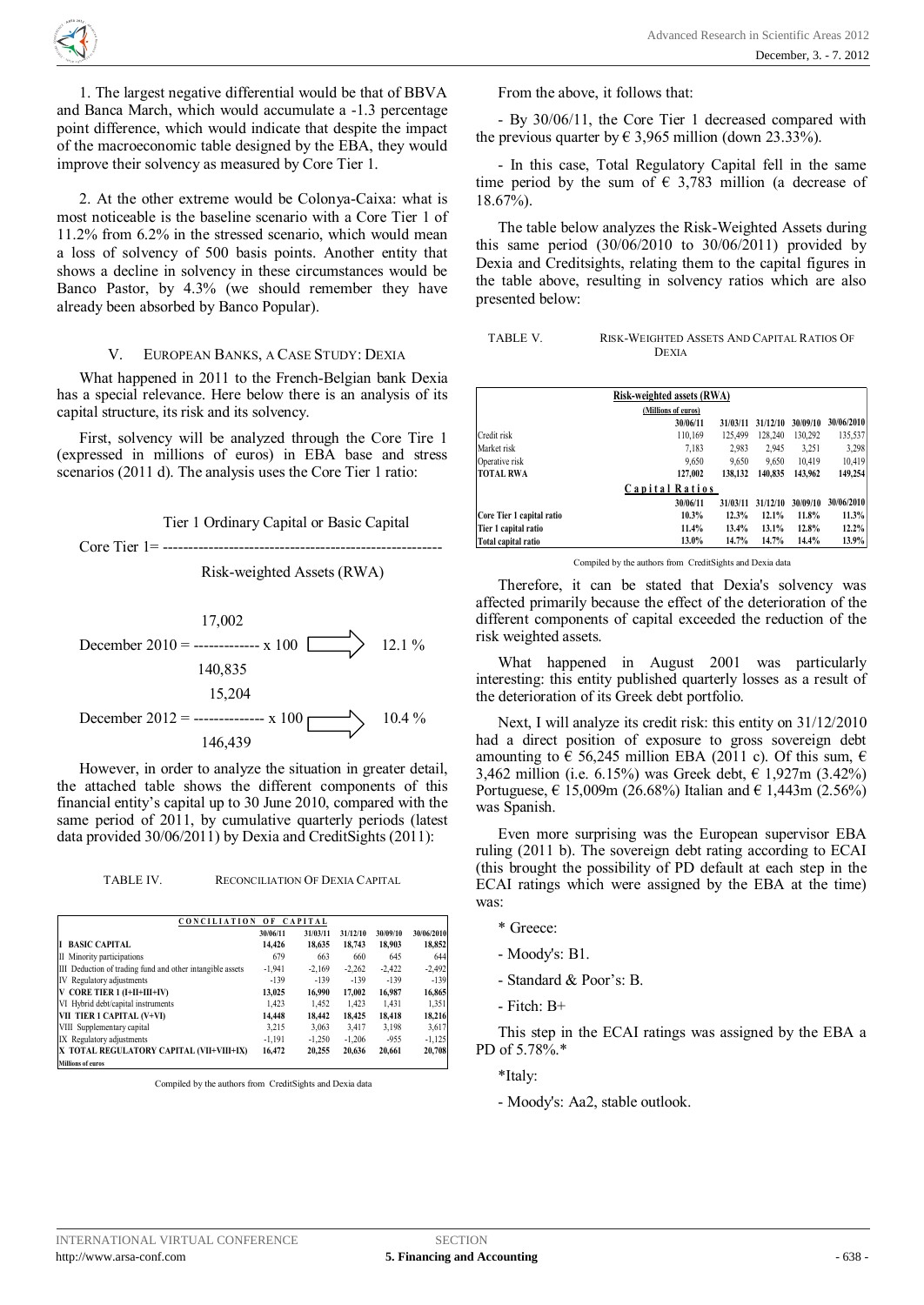- Standard & Poor's: A+, negative outlook.

- Fitch: AA-, negative outlook.

This step in the ECAI ratings was assigned by the EBA a PD of 0.18%.

- \* Portugal:
- Moody's: Baa1, stable outlook.
- Standard & Poor's: BBB-, negative outlook.
- Fitch: BBB-.

This step in the ECAI ratings was assigned by the EBA a PD of 1.17%.

If we analyze the events now with hindsight (the publication date of the Stress Test was July 11 and the publication date of the company's losses was 15 August 2011), the supervisor undoubtedly made a serious error. In particular, the rationale used by the EBA to consider this asset at a fair value and not to have accounted for it at market value was a mistake. The above statements are supported by the following arguments:

a. - This bank revealed, after bank stress tests,  $\epsilon$  10,000 m of unrealized losses to date in its trading portfolio, of which  $\epsilon$ 7,000m was sovereign debt. This was due primarily to a reclassification carried out by the bank on its financial situation. We must bear in mind that the assets that any bank has in its trading portfolio may lead to losses in recessionary periods as a result of their adjustment to a fair value. Banks are able to transfer those assets to their investment portfolio and avoid future losses, according to the provisions of an amendment by the International Accounting Standards Board to the International Accounting Standard No. 39: Recognition and Measurement and IFRS 7 Financial Instruments: Disclosures (IASB 2008).

The above legislation establishes that such transfers between trading and investment portfolios as a result of unrealized losses (as might be the case of differential market value and fair value) must be deducted from the total equity of the entity in question (and not on Core Tier 1). It is precisely at this point where some of the triggers of the current situation of Dexia can be found, since this option was used widely and continuously, leading to the situation that its Core Tier 1 showed robustness when analyzed by the EBA in the Stress Test.

b. – Similarly, we can state that the trigger may have been the risk weighting: government debt is not always without risk and even more so in the case of the Greek government (with a 5.78% possibility of default)

c. – It should be added that the impact on tangible equity of this entity was not actually taken into account: it was based on total tangible assets, not adjusted assets, as in the case of Basel II. The tangible common equity of a bank can be defined as the sum of total equity plus the non-controlling participation in the subsidiaries, minus mercantile credit and unamortized intangible assets.

Tangible common equity is calculated by dividing tangible common equity by risk-weighted assets. In the financial sector, this difference in concept and approach may be considerable. The table below shows the data from this entity for the period 30/06/2010 to 30/06/2011, by cumulative quarters, provaided by Dexia and CreditSights (2011):

TABLE VI. RATIO OF DEXIA'S TANGIBLE CAPITAL

| Tangible Capital Ratio                                      |          |            |          |          |            |
|-------------------------------------------------------------|----------|------------|----------|----------|------------|
|                                                             | 30/06/11 | 31/03/2011 | 31/12/10 | 30/09/10 | 30/06/2010 |
| Total consolidated assets (millions of euros)               | 517,747  | 526,636    | 566,735  | 588.054  | 608,510    |
| <b>RWA/Total consolidated assets</b>                        | 24.5%    | 26.2%      | 24.9%    | 24.5%    | 24.5%      |
| Consolidated equity; including minority (millions of euros) | 8.761    | 11.453     | 10,728   | 10.830   | 9,331      |
| <b>Tangible Capital Ratio</b>                               | 1.7%     | 2.2%       | 1.9%     | 1.8%     | 1.5%       |
| Core Tier 1 / tangible assets                               | 2.5%     | 3.2%       | 3.0%     | 2.9%     | 2.8%       |
| Tangible Capital Ratio / Core Tier 1 capital ratio          | 16.5%    | 17.7%      | 15.7%    | 15.6%    | 13.6%      |

Compiled by the authors from CreditSights data

From the above, it can be deduced that, regarding Tangible Capital Ratio, for every  $\epsilon$  100 of total assets, including riskweighted assets, Dexia had  $\epsilon$  1.9% of Tangible Common Equity available on 31/12/2010 (and 1.7% six months later). What is most striking is not how this coefficient has evolved, but its amount, which is clearly lower than the European sector average (average of 4%) or the American sector average (average ranging from 6% to 7%).

It is also vital to analyze the relationship between Tangible Capital Ratio and Core Tier 1 Capital Ratio, since, as of 30/06/2011, it stood at 16.5%, which resulted in a low level of the highest quality capital among all the equity considered by the EBA for the implementation of the Stress Tests.

Finally, as of September 30th, 2011, other information must be added which attests to the weakness of the financial institution analyzed and the inadequacy of the solvency ratios used by Dexia (2011). At that date, the entity's balance,  $\epsilon$ 412,000 million, was backed by a net equity of as little as  $\epsilon$ 1,100 million. However, the Core Tier 1 calculation made at the same date produced a score of  $\in 7,800$  million, or 9.9%.

# VI. CONCLUSIONS

From the study of the regulations and economic data analyzed, it can be concluded that European supervision and standards seek to strengthen the foundations of the European system and try to implement an improvement in regional financial stability. It also pursues the incentive of establishing new liquidity standards and tries to avoid accumulation as well as leverage in the banks.

However, the application of the Stress Tests may have suffered a weaknesses or inconsistencies in the following areas:

- Some lobbyists in the industrial sector have argued that given the diversity of the sector, the Minimum Total Capital Ratio does not apply uniformly to all of them.